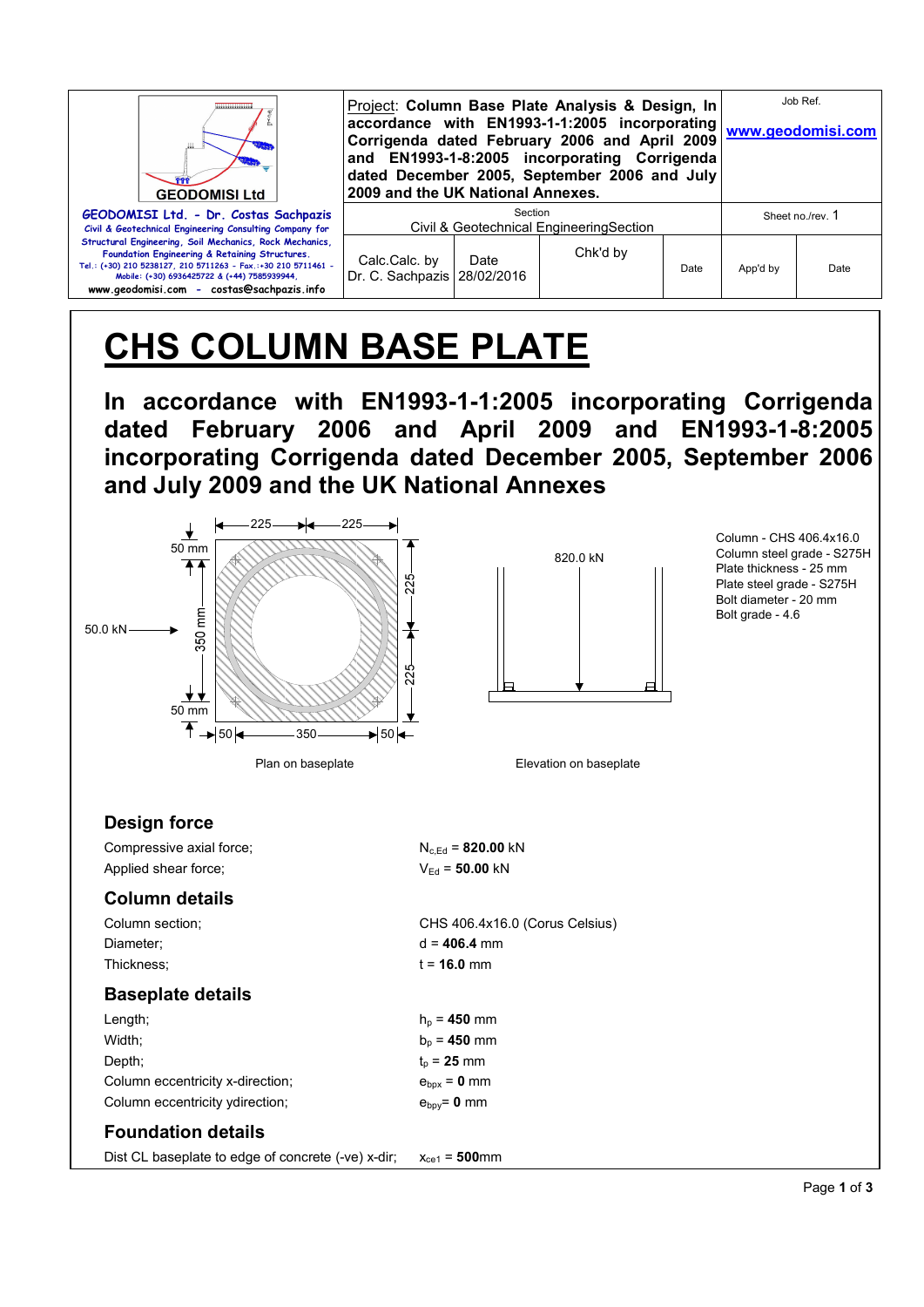| <br><b>GEODOMISI Ltd</b>                                                                                                                                                                                                                                                                                                           | Project: Column Base Plate Analysis & Design, In<br>accordance with EN1993-1-1:2005 incorporating<br>Corrigenda dated February 2006 and April 2009<br>and EN1993-1-8:2005 incorporating Corrigenda<br>dated December 2005, September 2006 and July<br>2009 and the UK National Annexes. |                                                                                                                                                                                                     |                                                                                             |                                                                                                              |      | Job Ref.<br>www.geodomisi.com |                  |  |
|------------------------------------------------------------------------------------------------------------------------------------------------------------------------------------------------------------------------------------------------------------------------------------------------------------------------------------|-----------------------------------------------------------------------------------------------------------------------------------------------------------------------------------------------------------------------------------------------------------------------------------------|-----------------------------------------------------------------------------------------------------------------------------------------------------------------------------------------------------|---------------------------------------------------------------------------------------------|--------------------------------------------------------------------------------------------------------------|------|-------------------------------|------------------|--|
| GEODOMISI Ltd. - Dr. Costas Sachpazis                                                                                                                                                                                                                                                                                              |                                                                                                                                                                                                                                                                                         |                                                                                                                                                                                                     | Section                                                                                     | Civil & Geotechnical Engineering Section                                                                     |      |                               | Sheet no./rev. 1 |  |
| Civil & Geotechnical Engineering Consulting Company for<br>Structural Engineering, Soil Mechanics, Rock Mechanics,<br>Foundation Engineering & Retaining Structures.<br>Tel.: (+30) 210 5238127, 210 5711263 - Fax.:+30 210 5711461 -<br>Mobile: (+30) 6936425722 & (+44) 7585939944,<br>www.geodomisi.com - costas@sachpazis.info | Calc.Calc.by                                                                                                                                                                                                                                                                            |                                                                                                                                                                                                     | Date<br>Dr. C. Sachpazis   28/02/2016                                                       | Chk'd by                                                                                                     | Date | App'd by                      | Date             |  |
| Dist CL baseplate to edge of concrete (+ve) x-dir;                                                                                                                                                                                                                                                                                 |                                                                                                                                                                                                                                                                                         |                                                                                                                                                                                                     | $x_{ce2} = 500$ mm                                                                          |                                                                                                              |      |                               |                  |  |
| Dist CL baseplate to edge of concrete (-ve) y-dir;                                                                                                                                                                                                                                                                                 |                                                                                                                                                                                                                                                                                         |                                                                                                                                                                                                     | $y_{ce1} = 500$ mm                                                                          |                                                                                                              |      |                               |                  |  |
| Dist CL baseplate to edge of concrete (+ve) y-dir;                                                                                                                                                                                                                                                                                 |                                                                                                                                                                                                                                                                                         |                                                                                                                                                                                                     | $y_{ce2} = 500$ mm                                                                          |                                                                                                              |      |                               |                  |  |
| Length of concrete base;                                                                                                                                                                                                                                                                                                           |                                                                                                                                                                                                                                                                                         |                                                                                                                                                                                                     | $h_f = 1000$ mm                                                                             |                                                                                                              |      |                               |                  |  |
| Width of concrete base:                                                                                                                                                                                                                                                                                                            |                                                                                                                                                                                                                                                                                         |                                                                                                                                                                                                     | $b_f = 1000$ mm                                                                             |                                                                                                              |      |                               |                  |  |
| Depth of concrete base;                                                                                                                                                                                                                                                                                                            |                                                                                                                                                                                                                                                                                         |                                                                                                                                                                                                     | $d_f = 1000$ mm                                                                             |                                                                                                              |      |                               |                  |  |
| Limiting projection edge plate to edge conc x-dir;<br>Limiting projection edge plate to edge conc y-dir;                                                                                                                                                                                                                           |                                                                                                                                                                                                                                                                                         |                                                                                                                                                                                                     |                                                                                             | $e_h = min(x_{ce1}, x_{ce2}) - (h_p / 2) = 275.0$ mm<br>$e_b = min(y_{ce1}, y_{ce2}) - (b_p / 2) = 275.0$ mm |      |                               |                  |  |
| <b>Concrete foundation details</b>                                                                                                                                                                                                                                                                                                 |                                                                                                                                                                                                                                                                                         |                                                                                                                                                                                                     |                                                                                             |                                                                                                              |      |                               |                  |  |
| Concrete strength class of foundation;                                                                                                                                                                                                                                                                                             |                                                                                                                                                                                                                                                                                         | C <sub>25</sub> /30                                                                                                                                                                                 |                                                                                             |                                                                                                              |      |                               |                  |  |
| Characteristic compressive cylinder strength;                                                                                                                                                                                                                                                                                      |                                                                                                                                                                                                                                                                                         | $f_{ck}$ = 25.0 N/mm <sup>2</sup>                                                                                                                                                                   |                                                                                             |                                                                                                              |      |                               |                  |  |
| Partial factor for concrete (Table 2.1N);                                                                                                                                                                                                                                                                                          |                                                                                                                                                                                                                                                                                         | $y_c = 1.50$                                                                                                                                                                                        |                                                                                             |                                                                                                              |      |                               |                  |  |
| Compressive strength coefficient (cl.3.1.6(1));                                                                                                                                                                                                                                                                                    |                                                                                                                                                                                                                                                                                         | $\alpha_{\rm cc}$ = 0.85                                                                                                                                                                            |                                                                                             |                                                                                                              |      |                               |                  |  |
| Design compressive concrete strength (exp3.15);                                                                                                                                                                                                                                                                                    |                                                                                                                                                                                                                                                                                         | $f_{\rm cd} = \alpha_{\rm cc} \times (f_{\rm ck} / \gamma_{\rm c}) = 14.2$ N/mm <sup>2</sup>                                                                                                        |                                                                                             |                                                                                                              |      |                               |                  |  |
| <b>Steel details</b>                                                                                                                                                                                                                                                                                                               |                                                                                                                                                                                                                                                                                         |                                                                                                                                                                                                     |                                                                                             |                                                                                                              |      |                               |                  |  |
| Steel grade baseplate;                                                                                                                                                                                                                                                                                                             |                                                                                                                                                                                                                                                                                         | S275H                                                                                                                                                                                               |                                                                                             |                                                                                                              |      |                               |                  |  |
| Nominal yield strength baseplate;                                                                                                                                                                                                                                                                                                  |                                                                                                                                                                                                                                                                                         |                                                                                                                                                                                                     | $f_{\text{vp}}$ <sub>plt</sub> = <b>265</b> N/mm <sup>2</sup>                               |                                                                                                              |      |                               |                  |  |
| Nominal ultimate tensile strength baseplate;                                                                                                                                                                                                                                                                                       |                                                                                                                                                                                                                                                                                         |                                                                                                                                                                                                     | $f_{u_p} = 410 \text{ N/mm}^2$                                                              |                                                                                                              |      |                               |                  |  |
| Steel grade column;                                                                                                                                                                                                                                                                                                                |                                                                                                                                                                                                                                                                                         | S275H                                                                                                                                                                                               |                                                                                             |                                                                                                              |      |                               |                  |  |
| Nominal yield strength column;                                                                                                                                                                                                                                                                                                     |                                                                                                                                                                                                                                                                                         |                                                                                                                                                                                                     | $f_{yp\_col} = 275$ N/mm <sup>2</sup>                                                       |                                                                                                              |      |                               |                  |  |
| Nominal ultimate tensile strength column;                                                                                                                                                                                                                                                                                          |                                                                                                                                                                                                                                                                                         |                                                                                                                                                                                                     | $f_{u_{\text{col}}} = 410 \text{ N/mm}^2$                                                   |                                                                                                              |      |                               |                  |  |
| Partial safety factor resistance of cross sections;                                                                                                                                                                                                                                                                                |                                                                                                                                                                                                                                                                                         | $\gamma_{M0} = 1.00$<br>$\gamma_{M2} = 1.25$                                                                                                                                                        |                                                                                             |                                                                                                              |      |                               |                  |  |
| Partial safety factor resistance of welds;                                                                                                                                                                                                                                                                                         |                                                                                                                                                                                                                                                                                         |                                                                                                                                                                                                     |                                                                                             |                                                                                                              |      |                               |                  |  |
| <b>Foundation bearing strength</b>                                                                                                                                                                                                                                                                                                 |                                                                                                                                                                                                                                                                                         |                                                                                                                                                                                                     |                                                                                             |                                                                                                              |      |                               |                  |  |
| Foundation joint material coefficient;                                                                                                                                                                                                                                                                                             |                                                                                                                                                                                                                                                                                         | $\beta_i = 0.667$                                                                                                                                                                                   |                                                                                             |                                                                                                              |      |                               |                  |  |
| Projection beyond b'plate for fdn distribution area;                                                                                                                                                                                                                                                                               |                                                                                                                                                                                                                                                                                         |                                                                                                                                                                                                     |                                                                                             | $h_{\text{lim}} = \min(2 \times e_h, 2 \times e_b, 2 \times \min(h_p, b_p), d_f) = 550.0$ mm                 |      |                               |                  |  |
| Area of base plate;                                                                                                                                                                                                                                                                                                                |                                                                                                                                                                                                                                                                                         |                                                                                                                                                                                                     | $A_{c0} = h_p \times b_p = 202500$ mm <sup>2</sup>                                          |                                                                                                              |      |                               |                  |  |
| Area of distributed foundation area;                                                                                                                                                                                                                                                                                               |                                                                                                                                                                                                                                                                                         | $A_{c1} = (h_p + h_{lim}) \times (b_p + h_{lim}) = 1000000$ mm <sup>2</sup><br>$\alpha = min((A_{c1} / A_{c0})^{0.5}, 1 + d_f / max(h_p, b_p), 1 + 2 \times (e_h / h_p), 1 + 2 \times (e_b / b_p))$ |                                                                                             |                                                                                                              |      |                               |                  |  |
| Geometric enhancement coefficient;                                                                                                                                                                                                                                                                                                 |                                                                                                                                                                                                                                                                                         | $3) = 2.222$                                                                                                                                                                                        |                                                                                             |                                                                                                              |      |                               |                  |  |
| Foundation bearing strength;                                                                                                                                                                                                                                                                                                       |                                                                                                                                                                                                                                                                                         |                                                                                                                                                                                                     | $f_{\text{jd}} = \beta_{\text{i}} \times \alpha \times f_{\text{cd}} = 21.0 \text{ N/mm}^2$ |                                                                                                              |      |                               |                  |  |
| Area required;                                                                                                                                                                                                                                                                                                                     |                                                                                                                                                                                                                                                                                         |                                                                                                                                                                                                     | $A_{\text{req}} = N_{\text{c,Ed}} / f_{\text{jd}} = 39071 \text{ mm}^2$                     |                                                                                                              |      |                               |                  |  |
| <b>Effective area</b>                                                                                                                                                                                                                                                                                                              |                                                                                                                                                                                                                                                                                         |                                                                                                                                                                                                     |                                                                                             |                                                                                                              |      |                               |                  |  |
| Additional bearing width (6.2.5(4));<br>Effective area;                                                                                                                                                                                                                                                                            |                                                                                                                                                                                                                                                                                         |                                                                                                                                                                                                     | $A_{eff}$ = 126503.0 mm <sup>2</sup>                                                        | $c = t_p \times (min(f_{yp\_plt}, f_{yp\_col}) / (3 \times f_{id} \times \gamma_{M0}))^{0.5} = 51.3$ mm      |      |                               |                  |  |
|                                                                                                                                                                                                                                                                                                                                    |                                                                                                                                                                                                                                                                                         |                                                                                                                                                                                                     |                                                                                             | <b>PASS - Effective bearing area exceeds required bearing area</b>                                           |      |                               |                  |  |